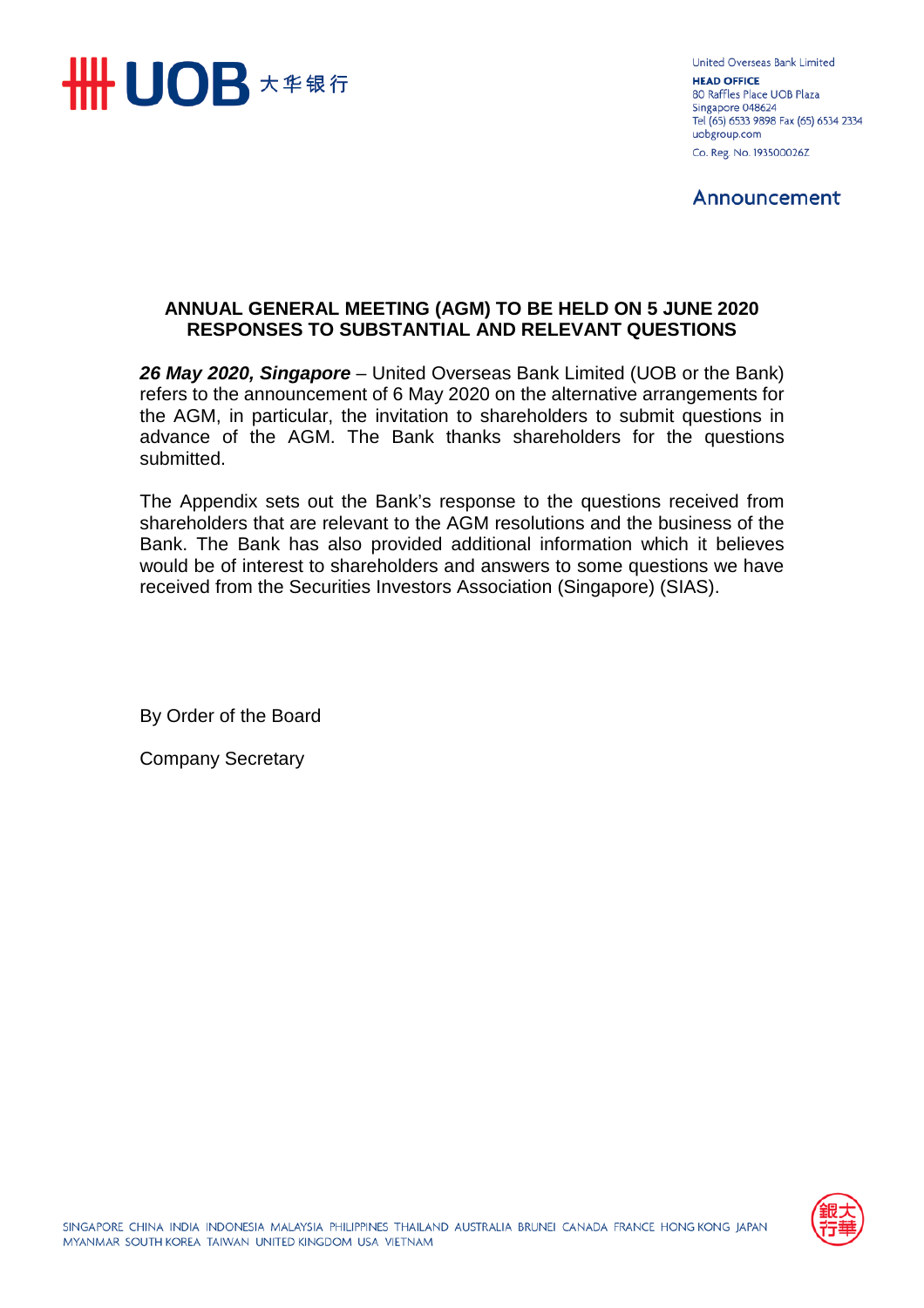| <b>Theme</b>     | No.            | <b>Question</b>                                                                                                                                                                                                                                     | <b>Response</b>                                                                                                                                                                                                                                                                                                                                                                                                                                                         |
|------------------|----------------|-----------------------------------------------------------------------------------------------------------------------------------------------------------------------------------------------------------------------------------------------------|-------------------------------------------------------------------------------------------------------------------------------------------------------------------------------------------------------------------------------------------------------------------------------------------------------------------------------------------------------------------------------------------------------------------------------------------------------------------------|
| <b>Dividends</b> | $\mathbf{1}$   | Can the FY2019 dividend be paid out<br>before 15 June instead of end June?<br>Both the special (\$0.20) and final<br>dividend (\$0.55) are pending AGM<br>approval for payment. Will the<br>dividend of \$0.75 be postponed till<br>further notice? | The FY2019 final dividend and special dividend are subject to<br>shareholder approval. If approved by shareholders at the AGM on<br>5 June 2020, they will be paid on 29 June 2020. Please refer to our<br>announcement of 6 May 2020 for further details.<br>In fixing the payment dates, we have taken into account the Listing<br>Rules and the availability of resources to process payments<br>following the gradual easing of the 'circuit breaker' restrictions. |
| <b>Dividends</b> | $\overline{2}$ | Does the<br>Monetary Authority of<br>Singapore<br>(MAS)<br>govern<br>cash<br>dividends such that once declared,<br>the bank cannot cancel them?                                                                                                     | According to the MAS' media release dated 7 April 2020,<br>the "MAS does not see a need to restrict banks' dividend policies".<br>Subject to shareholders' approval at the AGM on<br>5 June 2020, the final dividend and special dividend will be paid on<br>29 June 2020 as declared.                                                                                                                                                                                  |
| <b>Dividends</b> | 3              | Given the fluid and still unfolding<br>situation of COVID-19, would the<br>management be able to provide some<br>guidance as to what the dividend<br>payout will be like for FY2020?                                                                | We aim for a dividend payout ratio of 50 per cent, subject to our<br>CET1 ratio staying above 13.5 per cent and a positive, sustainable<br>performance outlook.<br>Given the uncertain environment, we will continue to review and will<br>communicate our dividend view later this year when we expect<br>more clarity.                                                                                                                                                |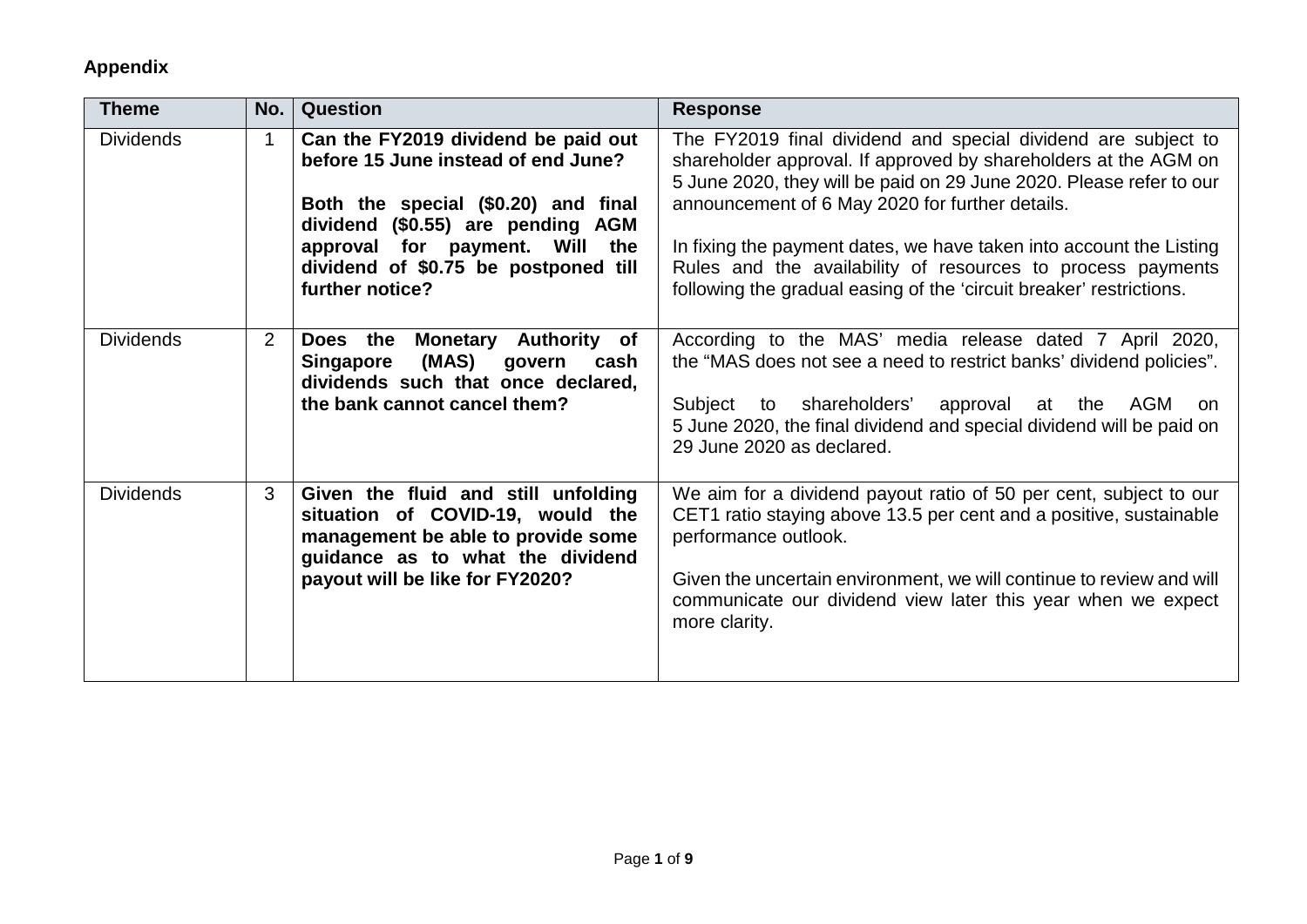| <b>Theme</b>                       | No.            | Question                                                                                                     | <b>Response</b>                                                                                                                                                                                                                                                                                                                                                                                                                           |
|------------------------------------|----------------|--------------------------------------------------------------------------------------------------------------|-------------------------------------------------------------------------------------------------------------------------------------------------------------------------------------------------------------------------------------------------------------------------------------------------------------------------------------------------------------------------------------------------------------------------------------------|
| <b>Share Mandate</b>               | $\overline{4}$ | How does the Share Mandate work?<br>Will there be a situation such as a<br>Conditional Offer for our shares? | The Share Mandate, if approved, is to allow the Bank to issue<br>shares without calling an ad-hoc general meeting, which can be<br>time-consuming and costly. There may also be opportunity costs<br>from delays in seeking shareholder approval. There are limits to the<br>number of shares that can be issued:                                                                                                                         |
|                                    |                |                                                                                                              | The total number of shares to be issued cannot exceed 50% of<br>total number of issued shares if the offer is made pro rata to<br>existing shareholders.<br>If the offer is not made <i>pro rata</i> to existing shareholders, the<br>maximum number of shares is capped at less than 10% of the<br>total number of issued shares.                                                                                                        |
|                                    |                |                                                                                                              | The limits are consistent with the market practice. Treasury shares<br>and subsidiary holdings are excluded when calculating the total<br>number of issued shares.                                                                                                                                                                                                                                                                        |
| Board Matters -<br>Directors' Fees | 5              | Please advise if there is any reduction<br>of directors' fees in view of the current<br>evolving COVID-19.   | There is no plan to reduce the directors' fees at this time. The<br>directors' fees were last revised in 2015. Based on a survey last<br>year by Aon Hewitt, the directors' fees were found to be below<br>market and not commensurate with directors'<br>enlarged<br>responsibilities. On the recommendations of Aon Hewitt, the Board<br>had in fact approved an increase in the 2019 directors' fee, to be in<br>line with the market. |
|                                    |                |                                                                                                              | However, in view of the prevailing challenging environment<br>exacerbated by the COVID-19 pandemic and in anticipation of a<br>difficult year ahead, the Board has decided to defer the adoption of<br>the revised directors' fees structure.                                                                                                                                                                                             |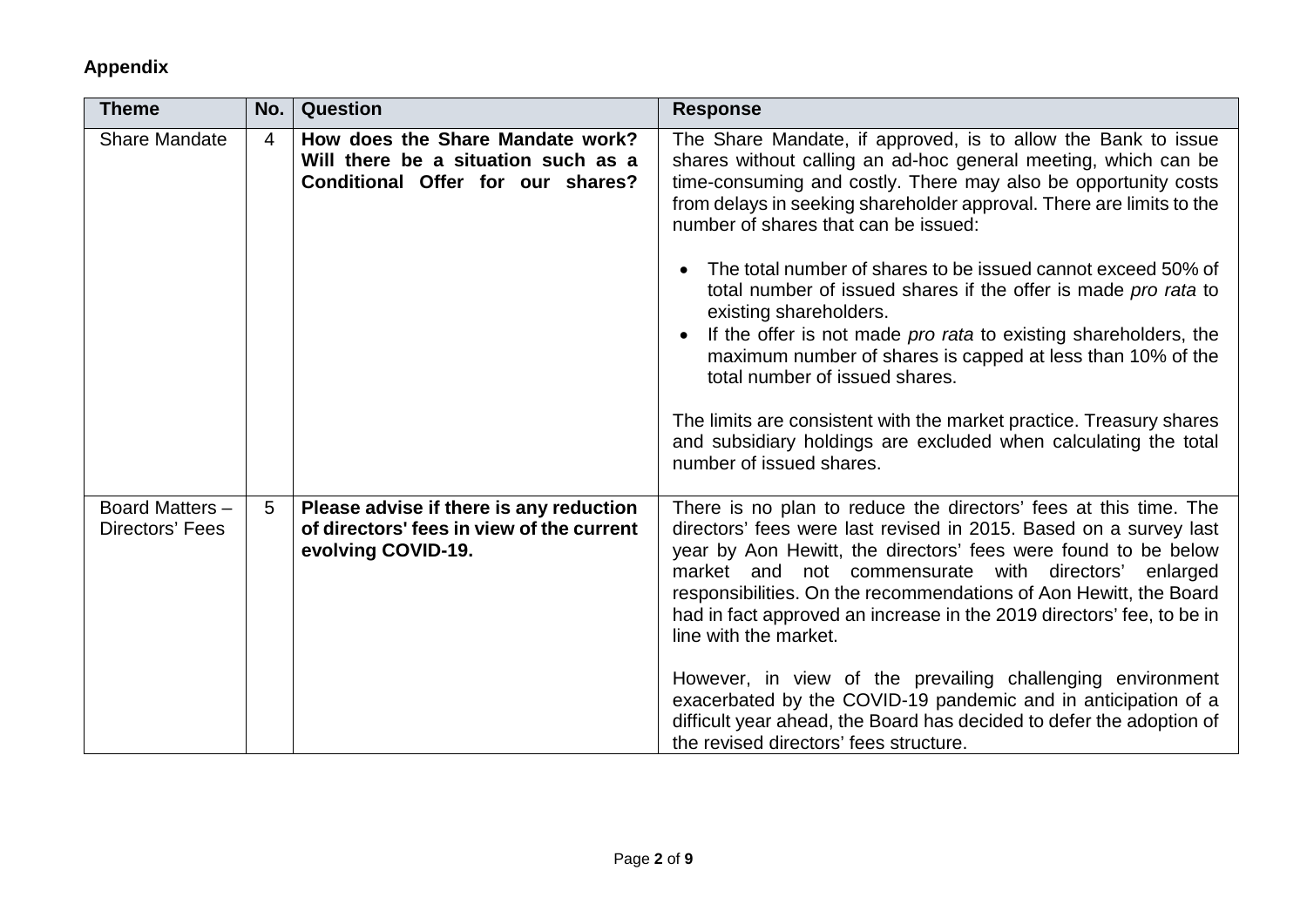| <b>Theme</b>            | No. | <b>Question</b>                                                                                                                                                                                                                                                                                                                                                                                                                                                                                                                                                                                                                                                                          | <b>Response</b>                                                                                                                                                                                                                                                                                                                                                                                                                                                                                                                                                                                                                                                                                                                                                                                                                                                                        |
|-------------------------|-----|------------------------------------------------------------------------------------------------------------------------------------------------------------------------------------------------------------------------------------------------------------------------------------------------------------------------------------------------------------------------------------------------------------------------------------------------------------------------------------------------------------------------------------------------------------------------------------------------------------------------------------------------------------------------------------------|----------------------------------------------------------------------------------------------------------------------------------------------------------------------------------------------------------------------------------------------------------------------------------------------------------------------------------------------------------------------------------------------------------------------------------------------------------------------------------------------------------------------------------------------------------------------------------------------------------------------------------------------------------------------------------------------------------------------------------------------------------------------------------------------------------------------------------------------------------------------------------------|
| Corporate<br>Governance | 6   | Can the company help shareholders<br>understand if there were extenuating<br>circumstances that led the directors<br>to be absent for board meetings and<br>board committee meetings?                                                                                                                                                                                                                                                                                                                                                                                                                                                                                                    | Directors' contributions are not limited to their attendance at formal<br>Board and Board committee meetings. They also provide their input<br>and advice outside the boardroom and share their insights into<br>developments around the world.                                                                                                                                                                                                                                                                                                                                                                                                                                                                                                                                                                                                                                        |
|                         |     | Did the directors participate via<br>$\bullet$<br>telephone and/or video conference<br>since this is provided for in the<br>company's constitution?<br>How<br>does<br>the<br><b>Nominating</b><br>$\bullet$<br>Committee evaluate a director's<br>availability to commit time and<br>attention to the affairs of the bank,<br>taking into consideration his/her<br>other directorships and principal<br>commitments?<br>How can the company and the<br>company secretary work together<br>with the directors to schedule the<br>and<br>board committee<br>board<br>meetings so that directors are able<br>to attend the meetings and<br>contribute to the effectiveness of<br>the Board? | Committee chairpersons meet frequently with various function<br>heads to discuss in detail specific areas that fall within the scope of<br>the respective Board committees and to provide guidance on<br>matters to bring to the attention of the Board for discussion.<br>For example, given the current fast-changing<br>operating<br>environment as a result of the pandemic, the Directors have also<br>been meeting virtually and frequently to discuss the impact on the<br>Bank and the Group. The Nomination Committee takes into<br>consideration all aspects of a director's involvement in evaluating<br>his contributions.<br>Formal meetings are planned in advance but sometimes<br>ad- hoc meetings have to be called at short notice to deal with<br>urgent matters. Tele- or video conferences are used for directors<br>who are unable to attend meetings in person. |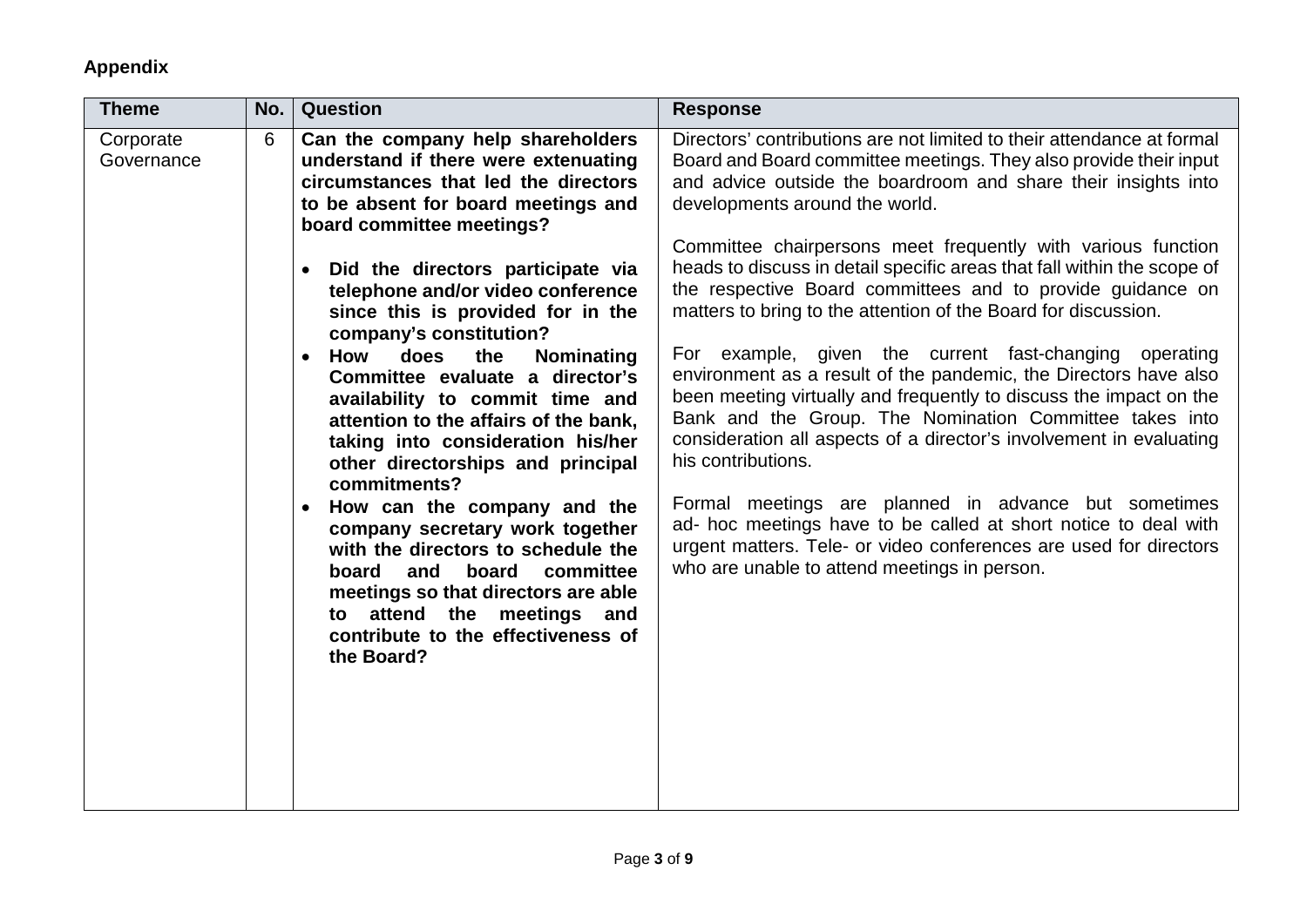| <b>Theme</b>        | No.            | Question                                                                                                                                                                                                                                                                                                                                               | <b>Response</b>                                                                                                                                                                                                                                                                                                                                                                                                                                                                                                        |
|---------------------|----------------|--------------------------------------------------------------------------------------------------------------------------------------------------------------------------------------------------------------------------------------------------------------------------------------------------------------------------------------------------------|------------------------------------------------------------------------------------------------------------------------------------------------------------------------------------------------------------------------------------------------------------------------------------------------------------------------------------------------------------------------------------------------------------------------------------------------------------------------------------------------------------------------|
| <b>Bank Culture</b> | $\overline{7}$ | UOB, as a leading bank in the region,<br>owes a large part of its current<br>standing to the direct involvement of<br>the founding family that continues, to<br>this day, to have a member of the<br>family as the CEO. Mr Wee Ee Cheong<br>is also invested in and responsible for<br>building on the bank's legacy and<br>shaping it for the future. | Taking the long-term and sustainable approach is fundamental to<br>UOB and our founding family. This approach also applies to<br>leadership development and succession planning for the Group.<br>The values of our founders have underpinned the successful<br>evolution of UOB over the last eight decades. Today, our values of<br>Honour, Enterprise, Unity and Commitment are distinctive to our<br>culture. The values are instilled in our leadership and our people,<br>and will continue to guide us forward. |
|                     |                | How does the Board think about<br>continuing this aspect of the Bank's<br>'DNA' after the departure of Mr Wee Ee<br>Cheong, with no other family member<br>directly involved in management?                                                                                                                                                            | We have systematically established a human capital management<br>and development framework to ensure smooth succession at the<br>senior levels. The CEO and our management team have also<br>implemented robust processes and programmes as part of building<br>the UOB's legacy and shaping it for the future.                                                                                                                                                                                                        |
| <b>Outlook</b>      | 8              | Please give some colour into the<br>Group's outlook for 2020 and beyond.                                                                                                                                                                                                                                                                               | The year ahead<br>will be challenging<br>given that the<br>COVID-19 outbreak has affected all countries and industries,<br>though to different degrees. The impact, coupled with the collapse<br>in oil prices and subdued economic activities, makes the outlook<br>very uncertain.                                                                                                                                                                                                                                   |
|                     |                |                                                                                                                                                                                                                                                                                                                                                        | The speed of economic recovery will be dependent on various<br>factors, including the pace of gradual re-opening for economic<br>activities, how countries control the further spread of the virus, the<br>possibility of subsequent waves of outbreak and when a vaccine<br>can be produced commercially and made universally available.<br>While unemployment is expected to rise in all economies, the full<br>impact will be cushioned or masked by government support.                                            |
|                     |                |                                                                                                                                                                                                                                                                                                                                                        | UOB, as a commercial bank supporting broader economic<br>activities, will also be affected by the impact of the COVID-19<br>pandemic. However, with a strong balance sheet and liquidity                                                                                                                                                                                                                                                                                                                               |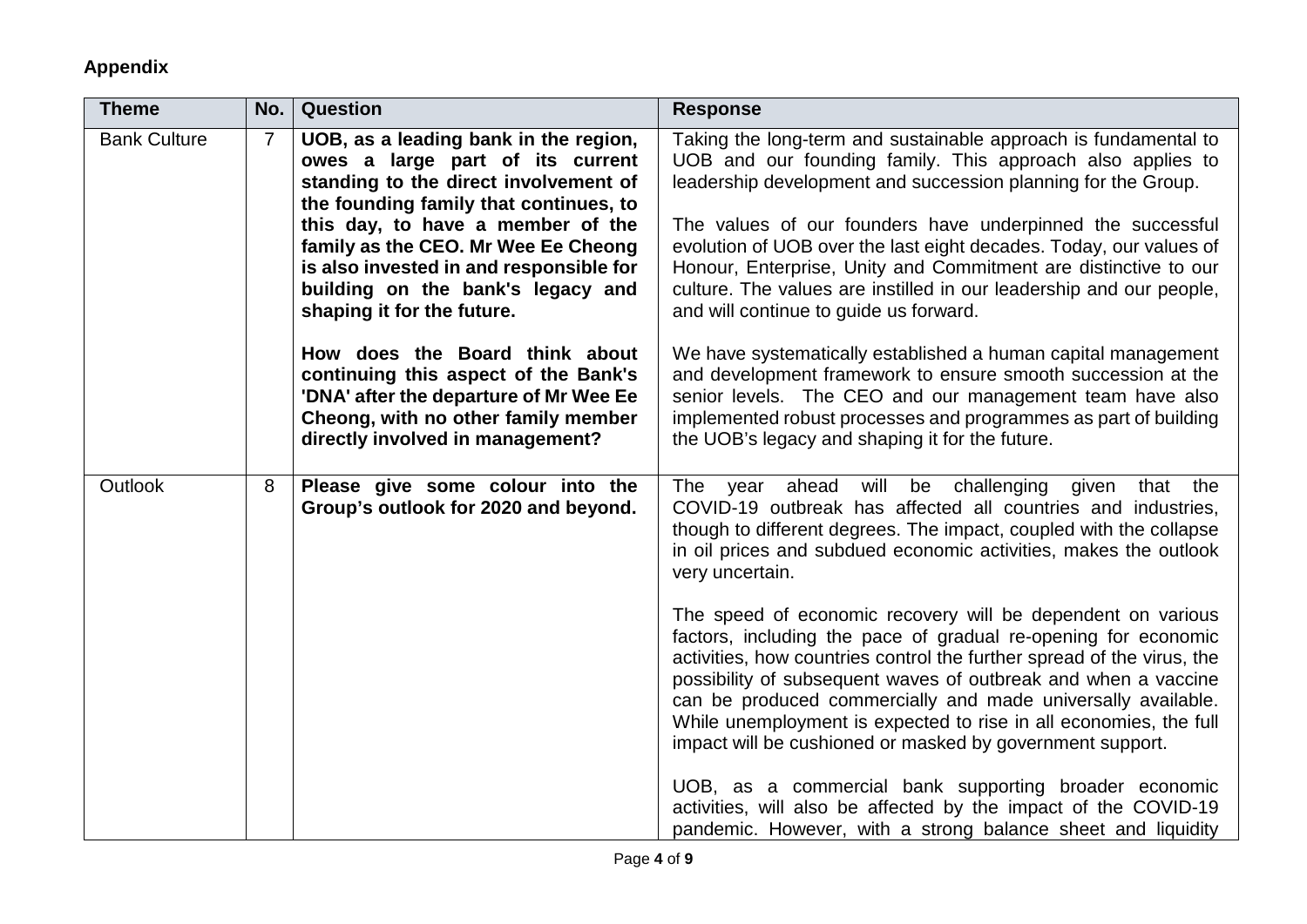| <b>Theme</b> | No.             | <b>Question</b>                                                     | <b>Response</b>                                                                                                                                                                                                                                                                                                                                                                                                   |
|--------------|-----------------|---------------------------------------------------------------------|-------------------------------------------------------------------------------------------------------------------------------------------------------------------------------------------------------------------------------------------------------------------------------------------------------------------------------------------------------------------------------------------------------------------|
|              |                 |                                                                     | position, we are confident that we will be able to support our<br>customers in riding out this crisis.                                                                                                                                                                                                                                                                                                            |
| Outlook      | 9               | What is UOB's view on your asset<br>quality and liquidity position? | The impact of the COVID-19 pandemic is yet to be fully felt.<br>Nevertheless, UOB has always maintained a well-diversified<br>portfolio as part of our prudent risk management approach.                                                                                                                                                                                                                          |
|              |                 |                                                                     | We have conducted COVID-19-related stress tests based on<br>various scenarios and are confident of our ability to ride through the<br>challenges ahead. The Bank will progressively set aside more<br>provision for loan impairments that are expected to crystallise in<br>2021.                                                                                                                                 |
|              |                 |                                                                     | While governments and central banks have rolled out extraordinary<br>relief measures to help industries, companies and individuals cope<br>with the pandemic, there is still widespread impact on economies.<br>Coupled with the collapse in oil prices, the Bank expects credit<br>costs to rise 50 to 60 basis points this year. The impact is likely to<br>be more significant in the second half of the year. |
|              |                 |                                                                     | In addition, the Bank has been paring down our oil and gas (O&G)<br>exposure since the industry's last crisis in 2015. Our O&G portfolio<br>currently accounts for less than four per cent of total loans.                                                                                                                                                                                                        |
|              |                 |                                                                     | Despite the headwinds on profitability, we expect our capital and<br>liquidity positions to remain sound and robust.                                                                                                                                                                                                                                                                                              |
| Outlook      | 10 <sup>°</sup> | What is UOB's guidance on net<br>interest margin?                   | UOB expects net interest margin to face downward pressure, given<br>interest rate cuts around the region. However, we will proactively<br>implement necessary measures to minimise the impact.                                                                                                                                                                                                                    |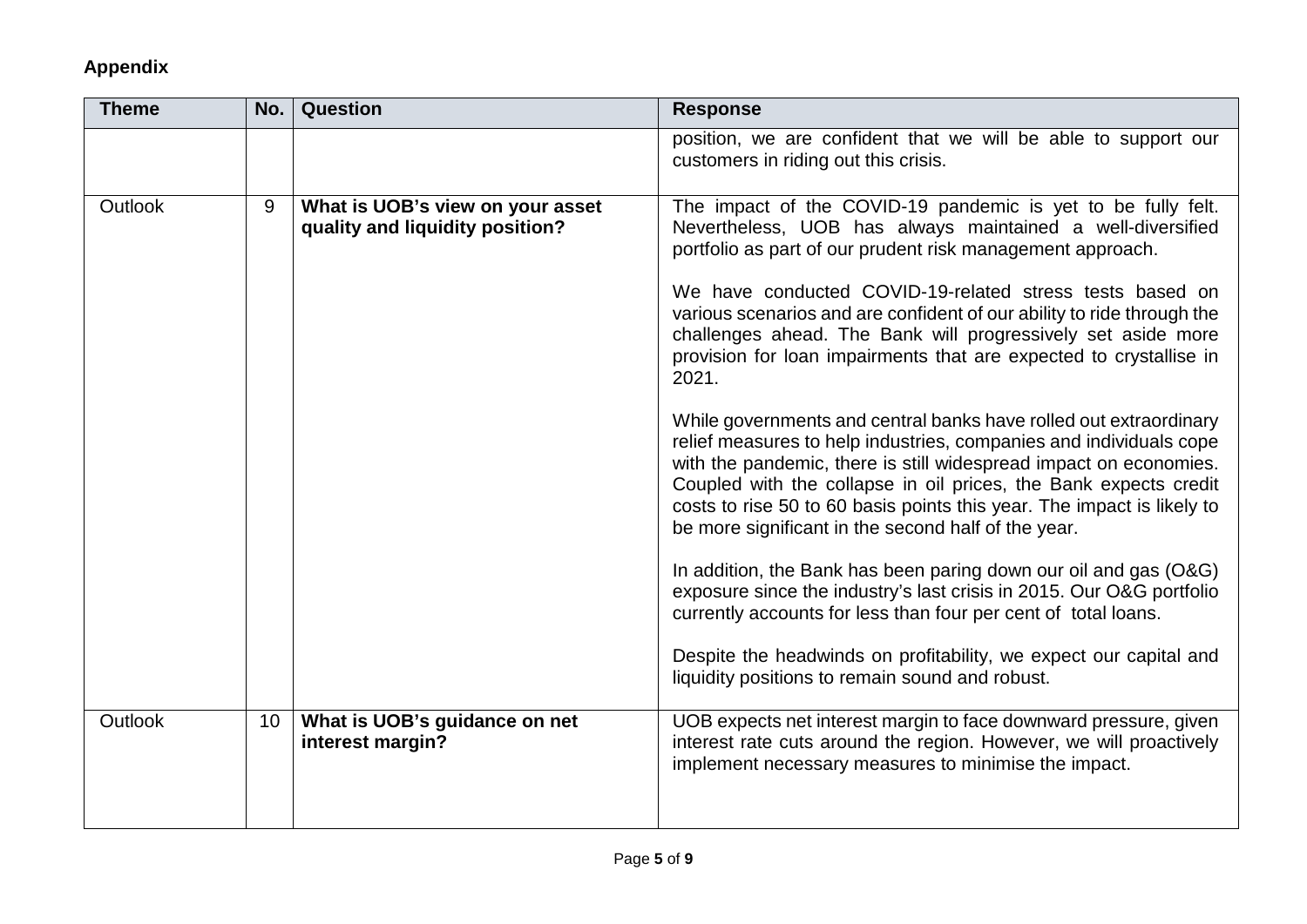| No. | Question                        | <b>Response</b>                                                                                                                                                                                                                                                                                                                                                                                                                                                                                                                                                                                                                                                                                                                                                                                                                              |
|-----|---------------------------------|----------------------------------------------------------------------------------------------------------------------------------------------------------------------------------------------------------------------------------------------------------------------------------------------------------------------------------------------------------------------------------------------------------------------------------------------------------------------------------------------------------------------------------------------------------------------------------------------------------------------------------------------------------------------------------------------------------------------------------------------------------------------------------------------------------------------------------------------|
| 11  | What is UOB's digital strategy? | UOB's digital strategy is focused on the customer – providing them<br>with products and services that are smarter, safer and simpler.<br>Enabling this is technology, whether artificial intelligence, data<br>analytics, robotic process automation or cloud computing. This<br>digitalisation drive is also expected to improve processing time and<br>cost.                                                                                                                                                                                                                                                                                                                                                                                                                                                                               |
|     |                                 | UOB's digital strategy is part of our omni-channel strategy which is<br>to give our customers the banking choices they need, prefer and<br>want, whether online or in person. At the heart of our omni-channel<br>strategy is upholding trust, through the standards of service and<br>security our stakeholders expect.                                                                                                                                                                                                                                                                                                                                                                                                                                                                                                                     |
|     |                                 | In addition to our branches and self-service banking machines such<br>as automated teller machines (ATMs), UOB offers a wide range of<br>digital banking services and solutions, including our:                                                                                                                                                                                                                                                                                                                                                                                                                                                                                                                                                                                                                                              |
|     |                                 | internet banking platforms, Personal Internet Banking and<br>$\bullet$<br><b>Business Internet Banking Plus;</b><br>mobile banking apps, UOB Mighty, UOB Business and our<br>$\bullet$<br>digital bank, TMRW, ASEAN's first mobile-only digital bank;<br>online marketplaces and ecosystems, such as the UOB Utility<br>$\bullet$<br>Marketplace and our digital home loan and car loan solutions;<br>digital investment advisory platform, UOB Portfolio Advisory<br>$\bullet$<br>Tools, to provide customers with deeper insights into building<br>their investment portfolios;<br>UOB mCollect, a QR code-based collections solution that<br>$\bullet$<br>digitalises the cash-on-delivery model for businesses;<br>UOB BizSmart, an integrated suite of cloud-based solutions<br>$\bullet$<br>dedicated to our small business customers. |
|     |                                 |                                                                                                                                                                                                                                                                                                                                                                                                                                                                                                                                                                                                                                                                                                                                                                                                                                              |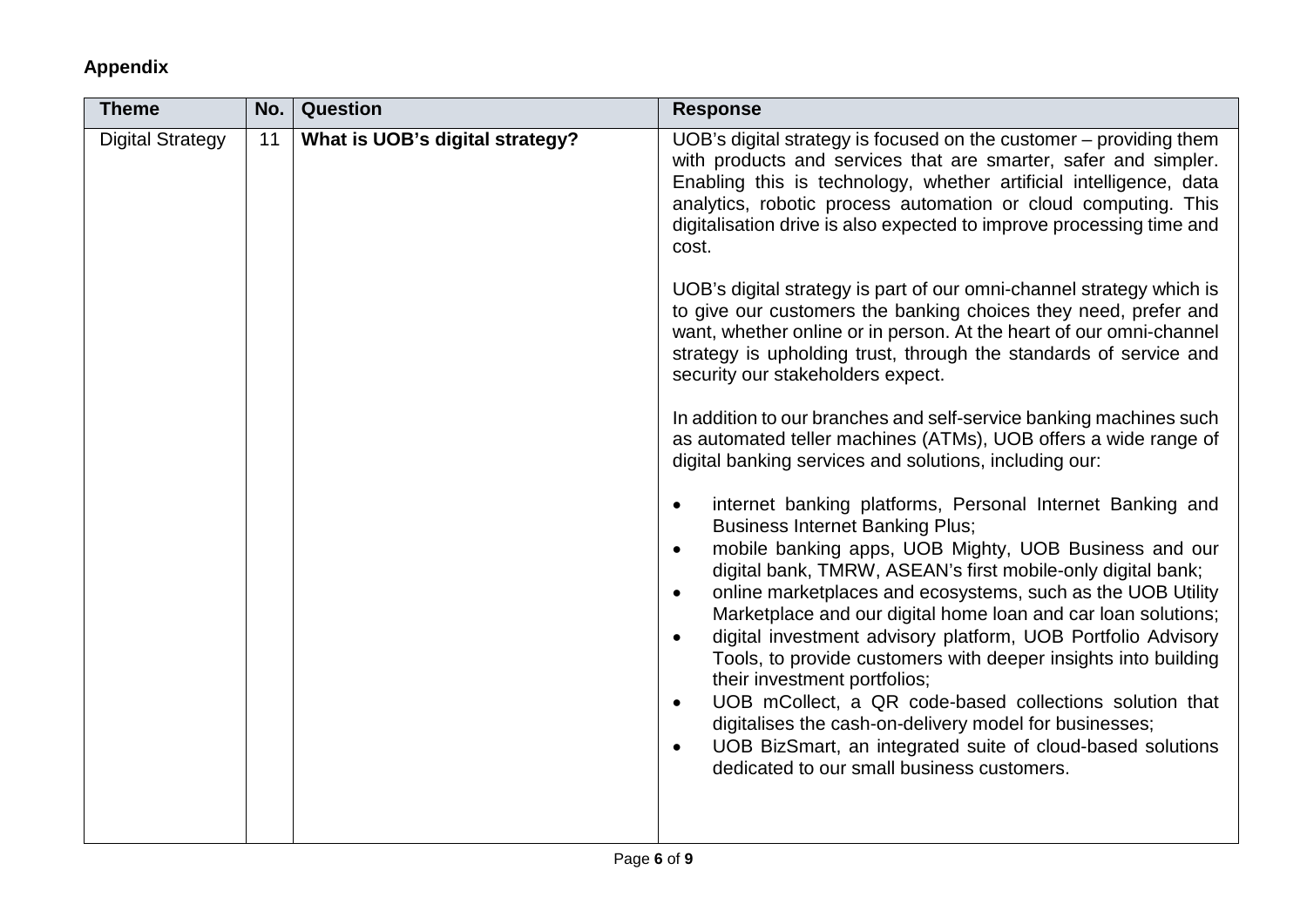| <b>Theme</b>                            | No. | <b>Question</b>                                                                                              | <b>Response</b>                                                                                                                                                                                                                                                                                                                                                              |
|-----------------------------------------|-----|--------------------------------------------------------------------------------------------------------------|------------------------------------------------------------------------------------------------------------------------------------------------------------------------------------------------------------------------------------------------------------------------------------------------------------------------------------------------------------------------------|
|                                         |     |                                                                                                              | Through the Bank's investments over the past five years to ensure<br>the quality and robustness of our digital infrastructure, UOB has the<br>ability and agility to provide innovative online and offline solutions<br>across our regional franchise.                                                                                                                       |
|                                         |     |                                                                                                              | We believe UOB's omni-channel strategy and digital investments<br>provide a runway for sustainable growth. While the Bank welcomes<br>the new dynamic that digital banks will bring to Singapore, UOB is<br>in a very competitive position to respond to the recipients of the<br>new digital licences.                                                                      |
|                                         |     |                                                                                                              | During the 'circuit breaker' period, we have also seen a record<br>number of customers using UOB's digital banking services and we<br>expect that the number will grow. We will continue to enhance our<br>digital capabilities and work with our ecosystem partners to provide<br>holistic solutions for customers.                                                         |
| Data Protection<br>and<br>Cybersecurity | 12  | What is the board's level of oversight<br>on the group's data protection efforts<br>and cybersecurity risks? | The Board Risk Management Committee (BRMC) has oversight of<br>credit and operational risks, including cybersecurity risks and<br>protection of personal data.                                                                                                                                                                                                               |
|                                         |     |                                                                                                              | Protecting customers' and Bank data is a top priority at UOB.<br>Building on our strong risk culture, the Bank has robust policies,<br>processes and practices in place to safeguard our customers from<br>cybersecurity threats. The Bank also complies with strict regulatory<br>requirements to ensure the confidentiality and security of the<br>information we collect. |
|                                         |     |                                                                                                              | The Bank conducts regular reviews on our policies and processes<br>to ensure that our data processing is in line with applicable data<br>privacy laws. Our Data Protection Officers at functional and<br>business levels in Singapore and locally appointed officers at<br>overseas locations ensure that personal data is safeguarded.                                      |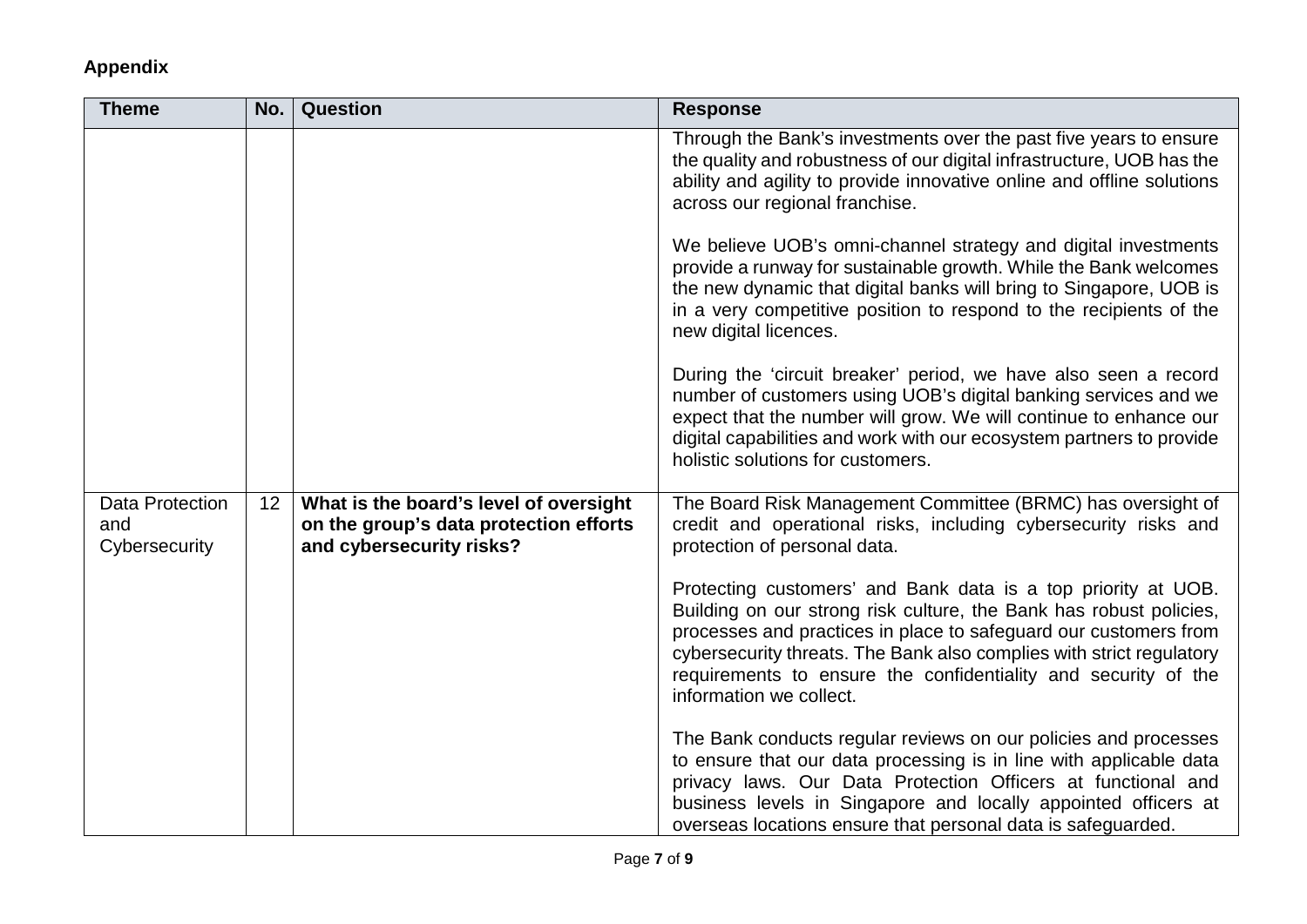| <b>Theme</b>                                                | No. | <b>Question</b>                                              | <b>Response</b>                                                                                                                                                                                                                                                                                                                                                                                                                                                                                                              |
|-------------------------------------------------------------|-----|--------------------------------------------------------------|------------------------------------------------------------------------------------------------------------------------------------------------------------------------------------------------------------------------------------------------------------------------------------------------------------------------------------------------------------------------------------------------------------------------------------------------------------------------------------------------------------------------------|
|                                                             |     |                                                              | Across the organisation, we employ strong security architecture,<br>carry out robust security risk assessments and proactively monitor<br>and analyse threat intelligence for potential risks. The Bank<br>continuously adapts and enhances our security systems and<br>standards, including continuously strengthening our Group<br>Security Operations Centre's capabilities, to pre-empt potential<br>new risks and to ensure that the detects and responds to potential<br>risks and threats appropriately and promptly. |
|                                                             |     |                                                              | Given that all UOB employees are responsible for maintaining data<br>security, the Bank ensures that our employees are regularly trained<br>on cybersecurity risks to ensure a high degree of awareness and<br>vigilance. The Bank conducts regular assessments of our<br>employees' security awareness, for example with regard to<br>potential phishing attacks. To that end, UOB has in place an<br>effective prevention and response system to phishing attacks.                                                         |
|                                                             |     |                                                              | To raise customers' security awareness, the Bank frequently<br>updates them on potential threats and share cybersecurity tips via<br>our website, social media, electronic mailers and messages<br>displayed on the Bank's mobile banking app and ATMs. To help<br>strengthen the banking industry's collective defence, the Bank also<br>regularly shares information of potential threats and best practices<br>with industry players.                                                                                     |
| Environmental,<br>Social and<br>Governance<br>(ESG) Matters | 13  | What progress has UOB made in its<br>sustainability efforts? | UOB believes in supporting sustainable growth of our customers<br>and in our communities, thus contributing to the region's<br>long-term economic, social and environmental well-being.                                                                                                                                                                                                                                                                                                                                      |
|                                                             |     |                                                              | For example, in recognising climate change as one of the most<br>complex and defining issues of our time, the Bank continues to<br>strengthen our Responsible Financing Policy to address the<br>potential threats arising from climate change. UOB also established                                                                                                                                                                                                                                                         |